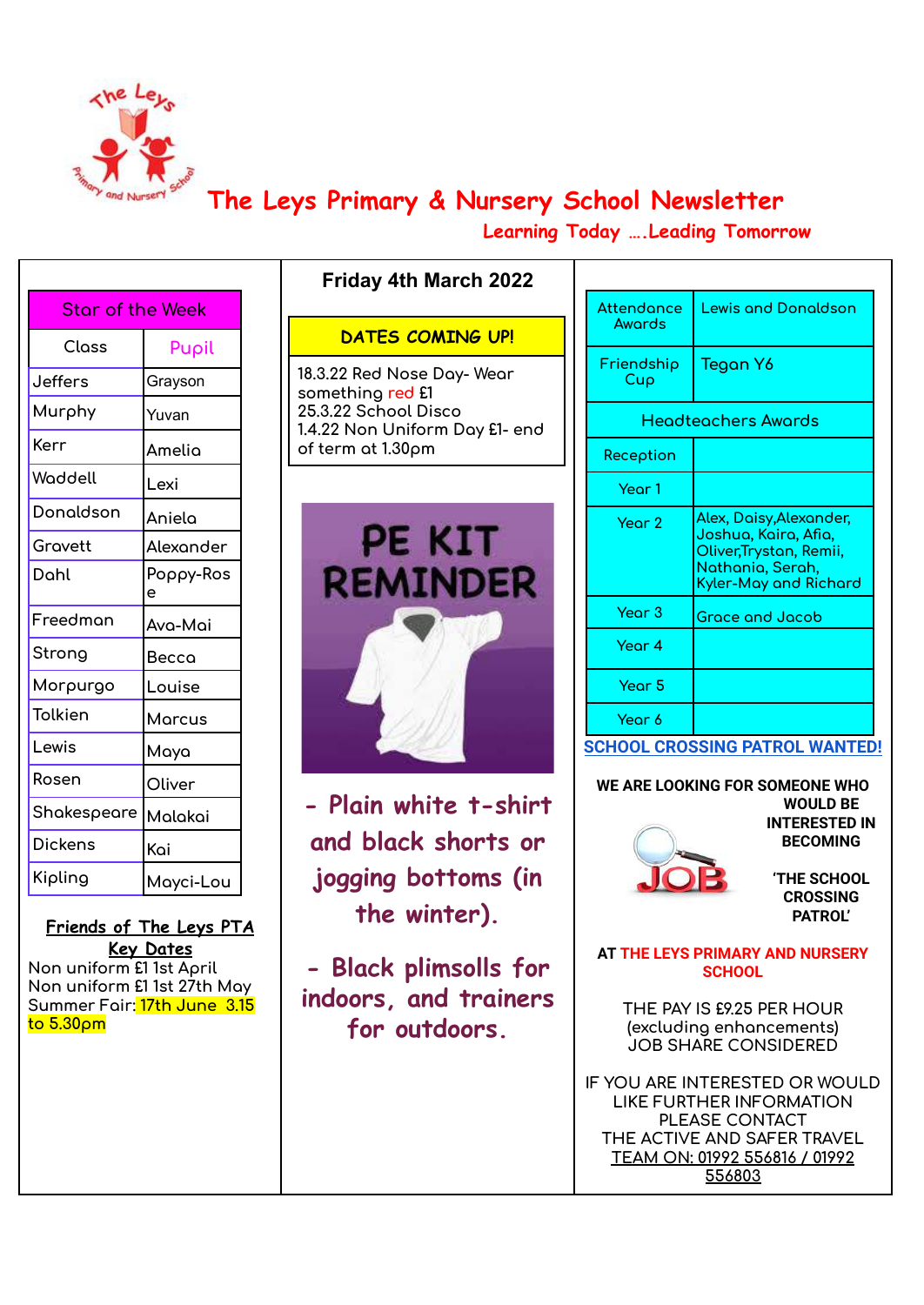## **HOLIDAYS**



**Please be aware that the government continues to regard holidays during term time as** *unauthorised* **unless there are exceptional circumstances to consider.**

**Parents who decide to take pupils on holiday during term time may incur a fine.**

Please note that the May half term break has been extended on both sides to allow more time for travelling for planned holidays.

**Friday 27th May 2022 Occasional Day** due to Queen's Platinum Jubilee- school is closed May half term Monday 30th May to Friday 3rd June

Monday 6th June Inset Day- School is closed

**Pupils return on Tuesday 7th June 2022**



## **Writing**

As part of World Book day, the children at The Leys have been creating our own school book titled 'We All Celebrate'.

This book is inspired by the award winning author: Chitra Soundar, who visited us on Wednesday.

Each class chose their own celebration from around the world. The children were asked to research and write up everything they found out about their celebration: Who celebrates it? Where is it celebrated? Why is it celebrated? How is it celebrated and When is it celebrated?

This was an excellent opportunity for cross-curricular work including writing, reading, religious education, computing, geography, art and D.T.

### **The celebrations we have focused on are:**

Nursery- Chinese New Year Reception- Easter Year 1: Kerr- Carnival de Rio de Janeiro Waddell- Diwali Year 2: Gravett- St Patrick's Day Donaldson- Up Helly Aa Fire Festival, Year 3: Dahl- May Day Freedman- White Nights Festival, Year 4: Morpurgo- Independence Day Tết (Vietnam Lunar New Year) Year 5: Lewis- Holi Festival Rosen- Oktoberfest Tolkien- Hanukkah Year 6: Kipling: Day of the Dead Shakespeare- Bastille Day Dickens- Queenstown Winter Festival

This book will be passed around and read by each class so they are aware and can discuss the different types of celebrations from around the world!

|  |  | <b>Empathy   Inclusivity  </b> Respect   Aspirations   Determination   Empowerment |  |
|--|--|------------------------------------------------------------------------------------|--|
|  |  |                                                                                    |  |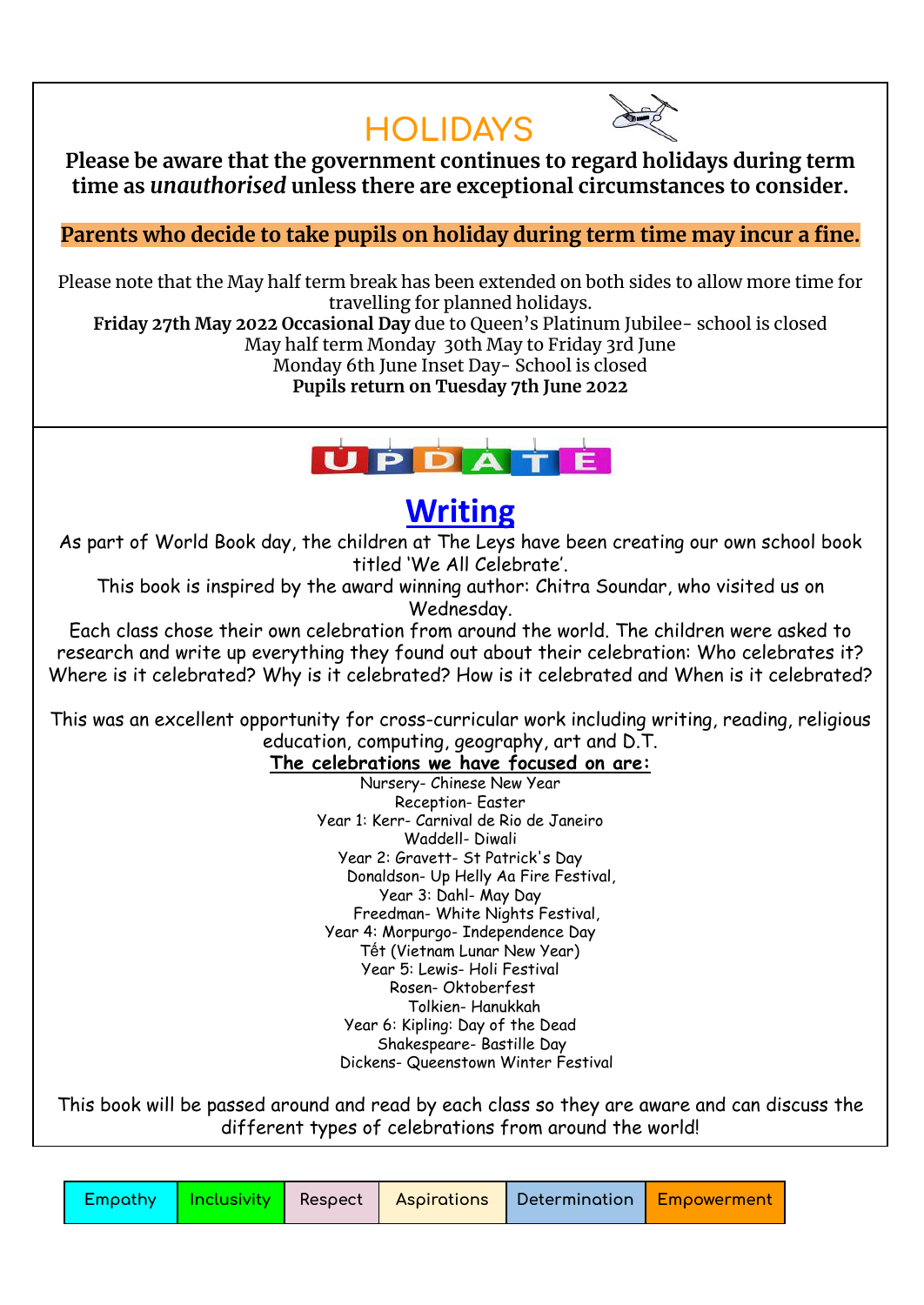#### **CLASS OF THE WEEK**



**Kerr class celebrated Shrove Tuesday and Ash Wednesday this week. In RE the children learnt about the meaning of both days and why we celebrate them. Maaya said "Shrove Tuesday is Pancake day. It is celebrated by Christians and is 40 days before Easter." We also had yummy pancakes in class as a treat.**

**We discussed Lent and how it is a time for Christians to remember Jesus' sacrifice and how he resisted temptation. Sophie said "I would give up chocolate. It would be hard because it is so yummy."**







**Class: Freedman Pupil: Emma**

**In Year 3 we have been studying the Great Kapok Tree.**

**Amongst the leaves the multicoloured parrot was hiding in the leafy bush.**

**The cheeky monkey swung from branch to branch amongst the windy, shaded, unlit trees.**

**You can find dangerous army ants on the forest floor getting eaten by humongous, black tarantulas.**

### **Spiritual, Moral, Social, Cultural and British Values**



As a whole school, we have been looking at ways in which we can address the situation in Ukraine with the children. We decided to take part in a whole-school art project, focused on the sunflower the national flower of Ukraine. This has resulted in some beautiful artwork being created around the school and has led to some very important discussions in classrooms.









| npathy | In |  |
|--------|----|--|
|        |    |  |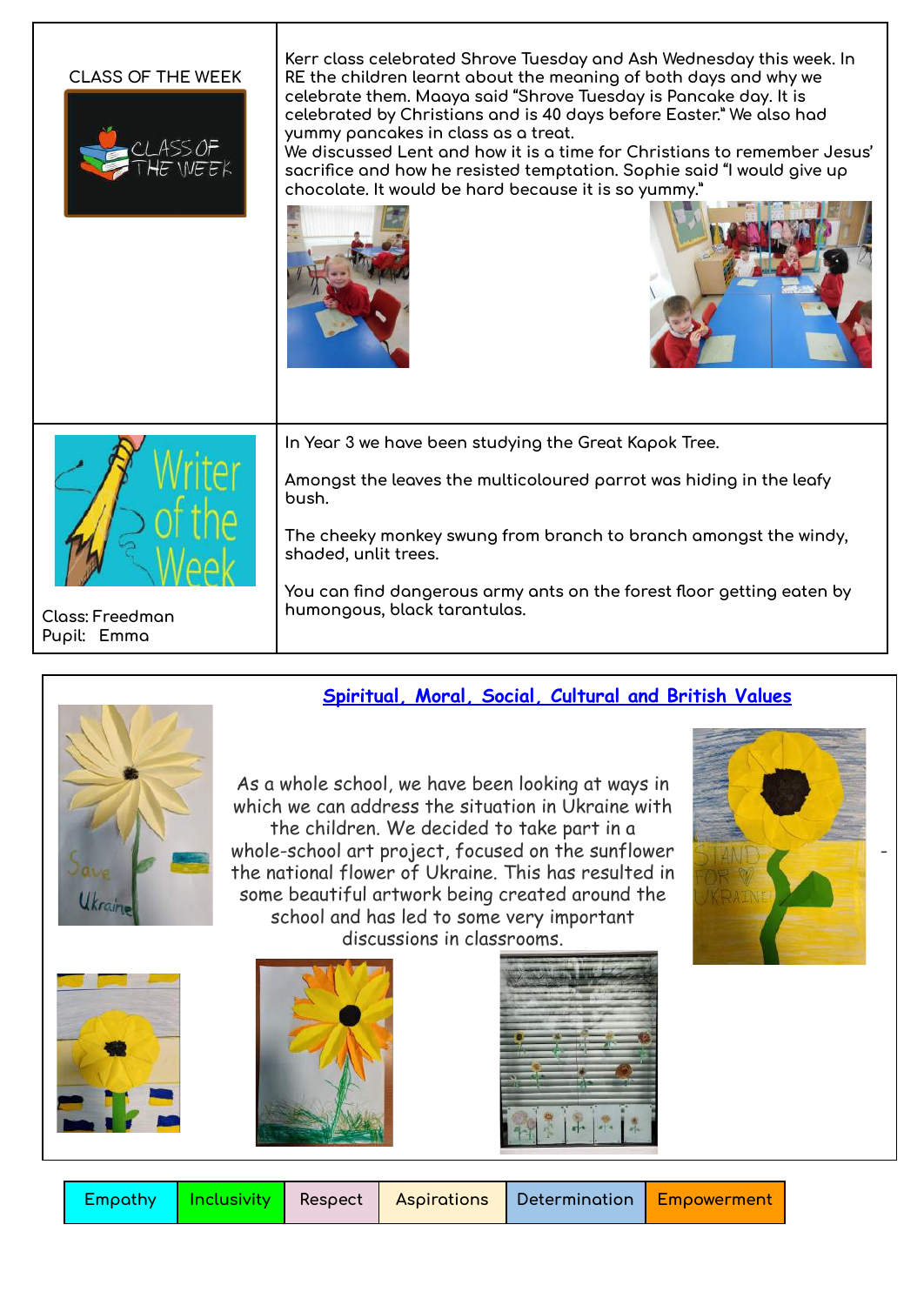

**WELLBEING** Given the pictures and news coming from Ukraine and Eastern Europe this week, we have all been worried again about the children's well-being. Many have been talking about what they have seen or heard on their phones or the TV. We are also very aware that some of our children and families have close connections with this area. Therefore the children are being encouraged to create sunflowers (the national flower of

Ukraine) and we wanted to act positively to support the families fleeing their homes by collecting and sending positive messages and practical resources in our care boxes. We know that by doing something for others, we will help the children and many in our community to improve their own mental health at this difficult time.

The advice for parents is to; talk in an age appropriate way to children about what is happening. Keep information factual and reassuring. For younger children this might be finding Ukraine on a map and seeing how far away it is. For older children reassuring them that there have been many wars over the world and people are currently talking and trying to seek peace. Avoid 'doomscrolling' and ensure children have limited access to social media and screens, especially at night. Try to get information from reliable sources e.g. Newsround on the BBC. Importantly try to spend time together as a family doing something positive or mindful, such as, drawing, walking or playing together.

If you want to know more about how to help your child or need support yourself. Please speak to class teachers, the Mental Health leads or read the links below. <https://www.childnet.com/blog/supporting-your-child-with-upsetting-content/>

[https://educationhub.blog.gov.uk/2022/02/25/help-for-teachers-and-families-to-talk-t](https://educationhub.blog.gov.uk/2022/02/25/help-for-teachers-and-families-to-talk-to-pupils-about-russias-invasion-of-ukraine-and-how-to-help-them-avoid-misinformation/) [o-pupils-about-russias-invasion-of-ukraine-and-how-to-help-them-avoid-misinformation/](https://educationhub.blog.gov.uk/2022/02/25/help-for-teachers-and-families-to-talk-to-pupils-about-russias-invasion-of-ukraine-and-how-to-help-them-avoid-misinformation/)

### The Herts for Learning 2022 **Year 5 Mathematics Challenge**



On Thursday, four children from year 5: Kai, Zachary, Oliver and Ethan, took part in the HFL maths challenge. The challenge had 4 rounds: round 1 was general maths questions, round 2 was the memory round, round 3 was visual estimation and round 4 was general maths.

The heat we took part in consisted of 26 other schools from Hertfordshire but there are many other heats still to take place with over 250 schools taking part.

| Empathy | $\vert$ Inclus |
|---------|----------------|
|         |                |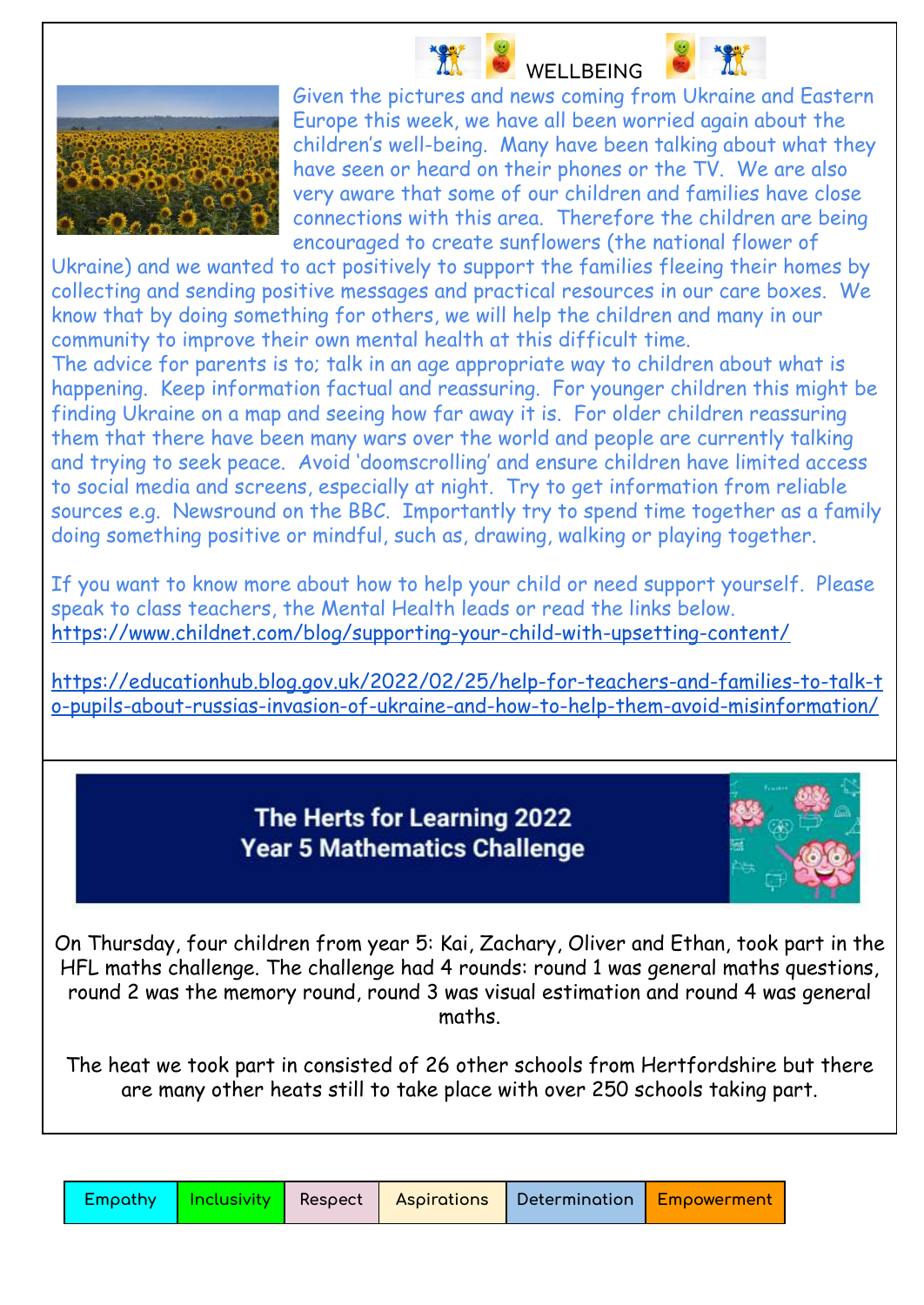We will not know until all the heats are completed if we have made it to the final but we have received the results and the children did a fantastic job.

They worked extremely well as a team and should be very proud of themselves!



## **The Leys Have Talent**

Ellen, in year 6, has been doing street dance for a few years now and won star of the month in January.



She loves dancing!!

Well done Ellen!

# **World Book Day**

### **Author Visit:**

Chitra Soundar, an internationally published, award-winning author of over 50 books for children, came in to our school on Wednesday, as part of World book day, and read the children her book titled 'We all Celebrate'. She also discussed her journey on becoming an author and completed book signing for the children.



our own world book day activities and helped us to understand how we can become writers ourselves.

| Empathy | $ $ Inclu |
|---------|-----------|
|         |           |

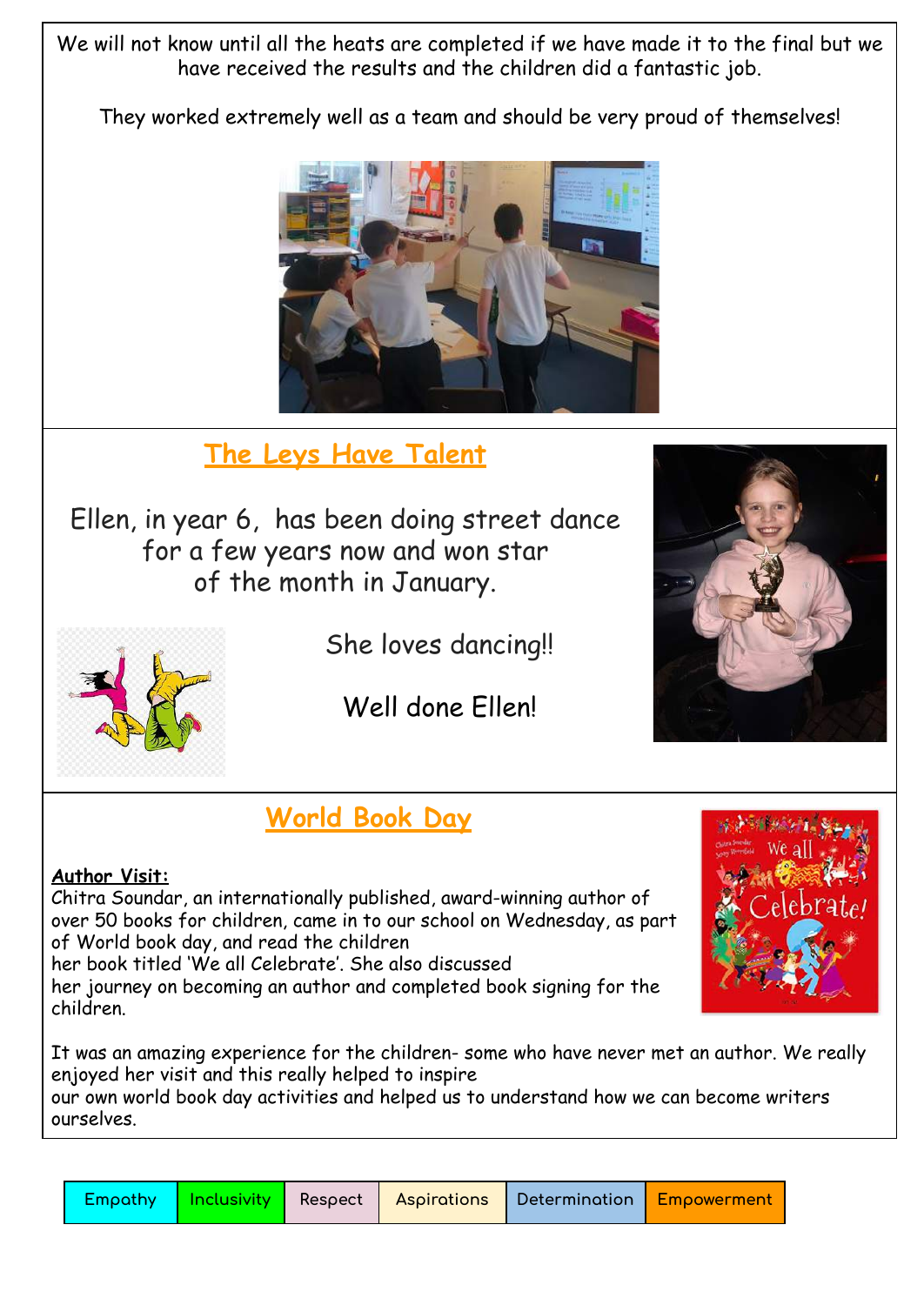

### **Dress up day:**

On Friday, we invited all children to dress up as book characters and staff to dress up as 101 dalmatians- this really helped to bring the joy of reading to life!

We used this day to complete fun, cross curricular activities inspired by Chitra's book (please see the writing section above for more information related to this event).



## **Children's Wellbeing Practitioners**

A new Eventbrite page has been created where all parents can view the rolling programme of workshops on **offer and the dates. These workshops cover many emotional health and well-being concerns.**

**The link is:**

**<https://www.eventbrite.co.uk/o/hct-childrens-wellbeing-practitioners-33494371787>**

|  |  |  |  | Empathy   Inclusivity   Respect   Aspirations   Determination   Empowerment |  |
|--|--|--|--|-----------------------------------------------------------------------------|--|
|--|--|--|--|-----------------------------------------------------------------------------|--|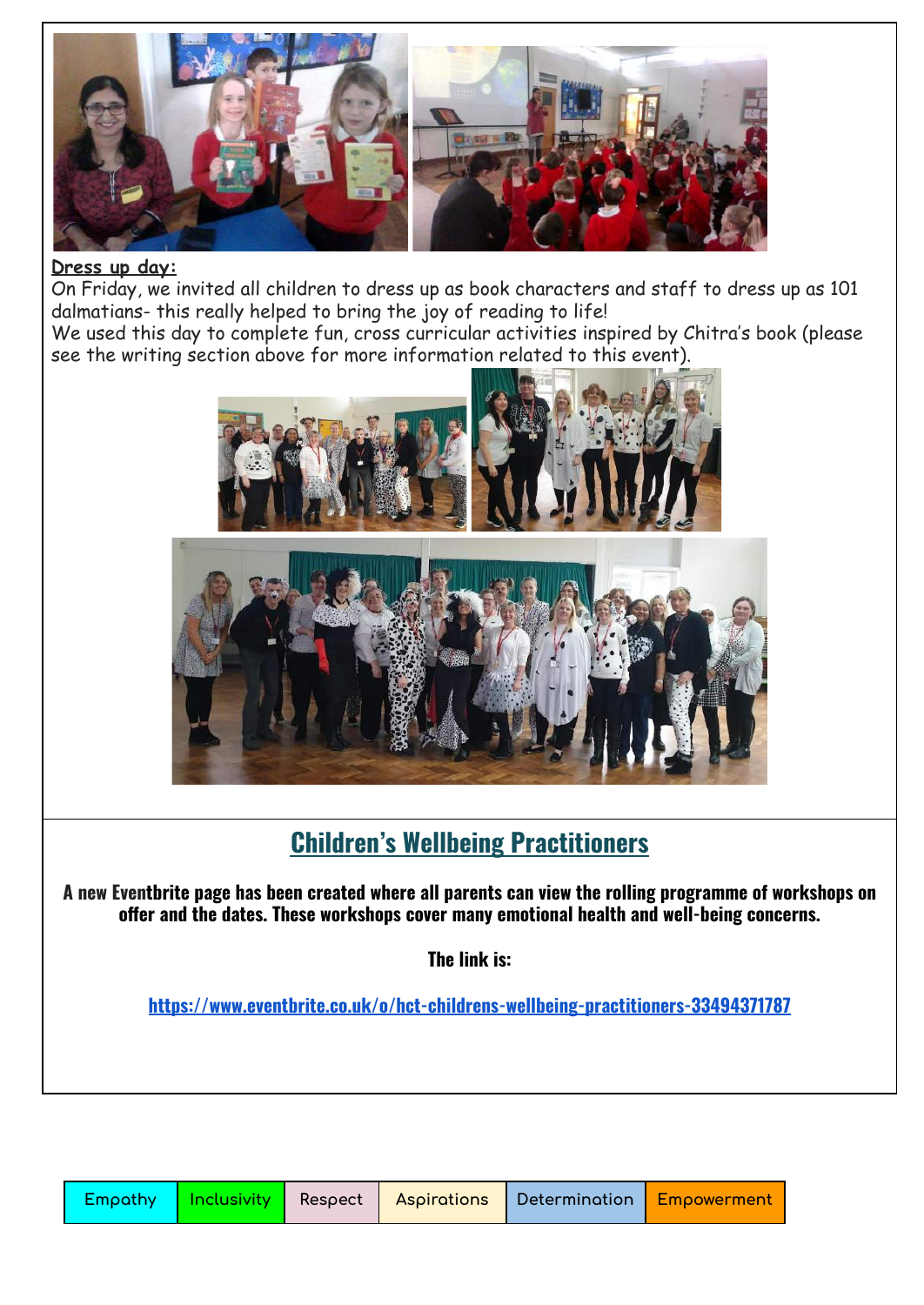

*People who say they sleep like a baby usually don't have one.*

Leo J. Burke

Do you struggle to get your children to sleep? Do you need support with bedtime routines? Or do **you** just need a good night's sleep?

## **Sleep Workshop for Parents 24th March 9-10 am Deliver by the Stevenage Mental Health Support Team Please email [admin@leys.herts.sch.uk](mailto:admin@leys.herts.sch.uk) to book a place**

### **Don't forget to book on**

**The Leys Fun and Games Club! Breakfast & After-School Club**

### **BREAKFAST CLUB**

- **● Breakfast Club runs from 7.30am to 8:45 am and includes breakfast.**
- **● Breakfast club costs £3.50 per child per day.**
- **● Children must be signed into the club by whoever is bringing them to school.**
- Children should not be dropped at the gate and sent into the club on their own. Breakfast on offer **includes such choices as: cereal, toast, croissants, fruit, and fruit juices.**

### **AFTER SCHOOL CLUB**

- **● After School Club runs from 3.15 to 6.00 pm in two sessions:**
- **● 3.15 – 5:00pm Session A £7.00 per day per child**
- **● 3.15 – 6.00 pm Session B £8.50 per day per child**
- **● A snack such as sandwiches, wraps, cheese, biscuits, and fruits are served to all children attending the after-school club.**

**Planned activities available may include:**

**• Creative art and crafts activities – painting, drawing, cutting, sticking and model making.**

- **• Free play - activities chosen by your child.**
- **• Imaginative play – dressing up and role play.**
- **• Messy play – sand water clay and dough**
- **• Outside play – depending on weather.**
- **• Sports activities – organised by our PE staff.**
- **• Various special events – disco, face painting, cooking, movie & popcorn**

|  |  |  |  |  | Empathy   Inclusivity   Respect   Aspirations   Determination   Empowerment |
|--|--|--|--|--|-----------------------------------------------------------------------------|
|--|--|--|--|--|-----------------------------------------------------------------------------|